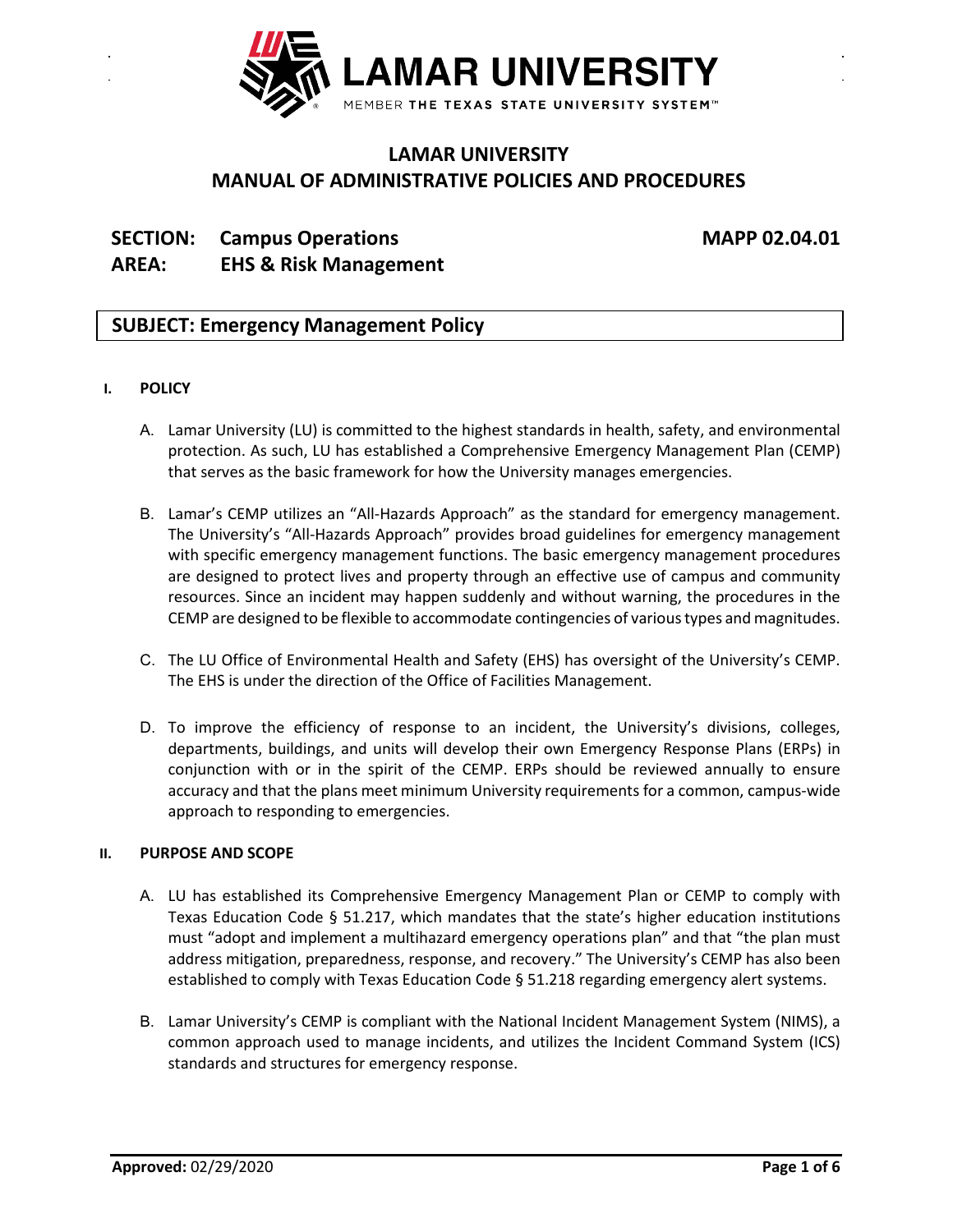#### **III. DEFINITIONS**

- A. **All-Hazards Approach.** An integrated emergency preparedness framework that aims, as much as possible, to prepare for and manage any type of emergency, natural or human-caused. An allhazards approach seeks to balance an effective, consistent response to any disaster or emergency, regardless of the cause, with the unique capabilities needed to respond to specific types of incidents. An all-hazards approach is designed to be consistent yet flexible enough to respond to emergencies of varied causes, types, and magnitudes, whether these emergencies occur with or without warning.
- B. **Comprehensive Emergency Management Plan (CEMP).** A campus-wide, "all-hazards" plan that provides the framework for managing emergencies. The plan provides broad guidelines for emergency management with specific emergency management functions and is designed to protect lives and property through an effective use of campus and community resources.
- C. **Emergency Operations Center (EOC).** The physical location at which the coordination of information and resources to support incident management activities and on-scene operations normally takes place. The primary functions of an EOC are information gathering and sharing, coordination, communication, resource tracking, and assessing priorities for the overall response.
- D. **Incident Command System (ICS).** A management system designed to enable effective and efficient domestic incident management by integrating a combination of facilities, equipment, personnel, procedures, and communications operating within a common organizational structure. It is used for all kinds of emergencies and is applicable to small as well as large and complex incidents.
- E. **National Incident Management System (NIMS).** A systematic, proactive approach to guide departments and agencies at all levels of government, non-governmental organizations, and the private sector to work together seamlessly and manage incidents involving all threats and hazards  $-$  regardless of cause, size, location, or complexity  $-$  in order to reduce loss of life and property and reduce harm to the environment.
- F. **University Incident Commander (IC).** The University individual responsible for all incident activities, including the development of strategies and tactics and the ordering and the release of resources. The IC has overall authority and responsibility for conducting incident operations and is responsible for the management of all incident operations at the incident site.

#### **IV. POLICY ROLES AND RESPONSIBILITIES**

- A. **UNIVERSITY.** Lamar University, through its Office of EHS, is responsible for campus-wide emergency management, with activities that include, but are not limited to, the following:
	- 1. Maintaining the broad-based Comprehensive Emergency Management Plan, and associated plans.
	- 2. Working with departments and Building Coordinators to write and exercise department and building evacuation plans.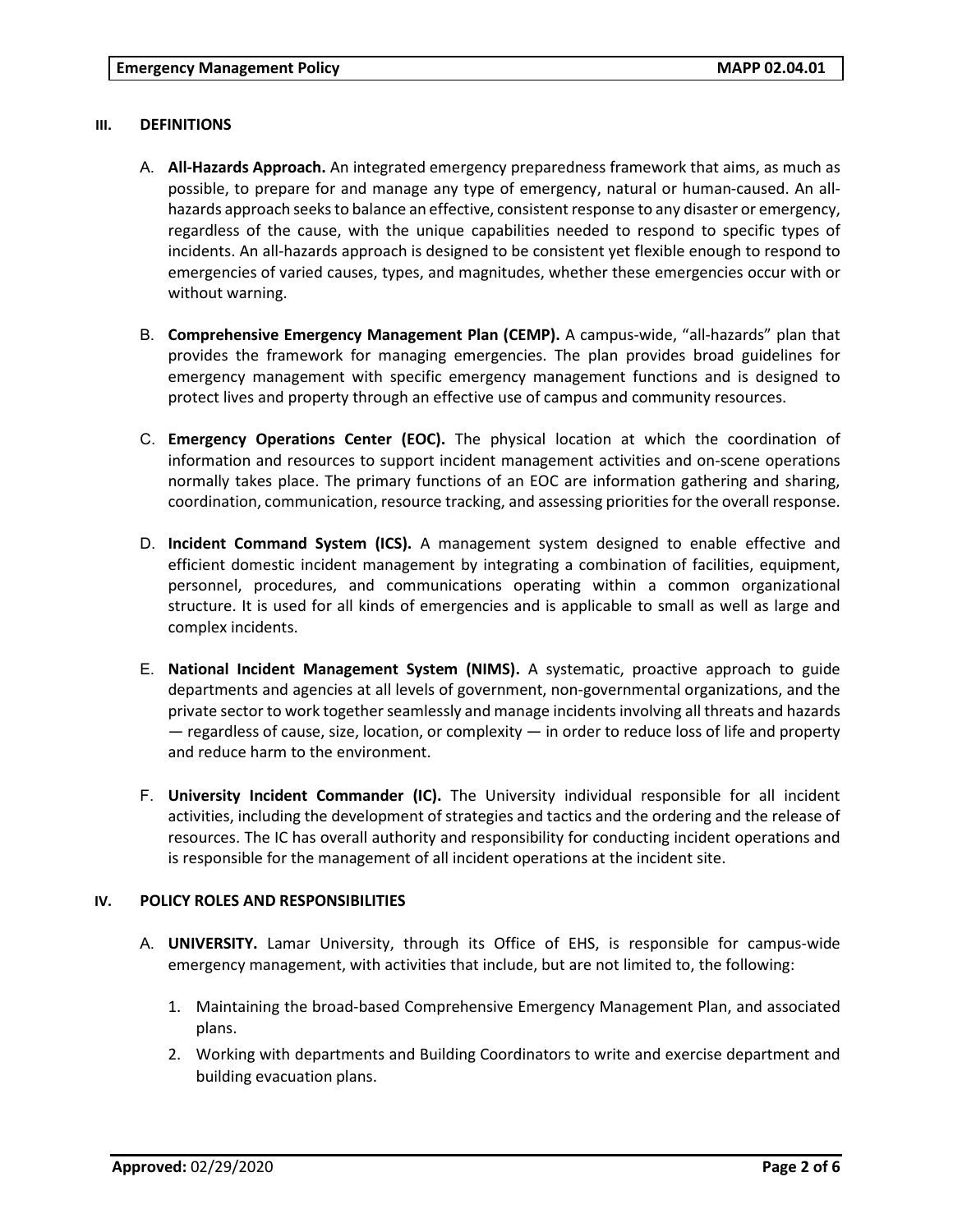- 3. Maintaining the emergency exercise and training program.
- 4. Maintaining public awareness on emergencies.
- 5. Coordinating University efforts with local and regional partners.
- B. **COLLEGES, DIVISIONS & DEPARTMENTS.** Each LU college, division, and department has a responsibility to ensure a safe environment for its employees and to maintain operations.
	- 1. Building coordinators on campus are required to have an evacuation plan for their assigned building.
	- 2. Each college, division, and/or department is expected to conduct Continuity of Operations Planning (COOP) and, when necessary, put its continuity plan into action.
	- 3. To ensure that colleges, divisions, and departments are prepared for emergencies, the above plans should be practiced and tested at least annually, on or before June 1.
	- 4. Building coordinators, colleges, divisions, and departments should contact the Office of EHS for assistance in developing these plans.
- C. **INDIVIDUAL.** Given that emergencies cannot always be avoided, the common first line of defense is an individual's own initial actions (i.e., those things that a person does before emergency responders arrive). These actions include, but are not limited to, the following:
	- 1. **Maintain situational awareness.** Individuals should remember that, at its core, situational awareness involves being aware of where they are and what is happening around them to understand how information, events, and their own actions will impact their safety and the ability to protect themselves, both now and in the near future.
	- 2. **Take actions to protect oneself.** Based upon their assessment of the situation, individuals should use their best judgment to protect themselves and, if possible, others (e.g., evacuate or shelter-in-place).
	- 3. **Summon assistance.** Call for help. An LU community member or visitor can summon emergency assistance at any time. More information can be found in this policy, under Summoning Emergency Services.
	- 4. **Warn others.** Once they are safely away from the danger, individuals should warn others of the hazard.

#### **V. LU EMERGENCY POLICY GROUP (EPG)**

- A. The **LU Emergency Policy Group** or **EPG** engages in the following activities:
	- 1. The EPG provides executive leadership on all high-level items relating to emergency management with regard to policy approval, procedure analysis, and compliance.
	- 2. During an emergency, the EPG assesses and makes recommendations to the President on matters such as campus closure, class cancelation, and campus response and recovery efforts during an incident.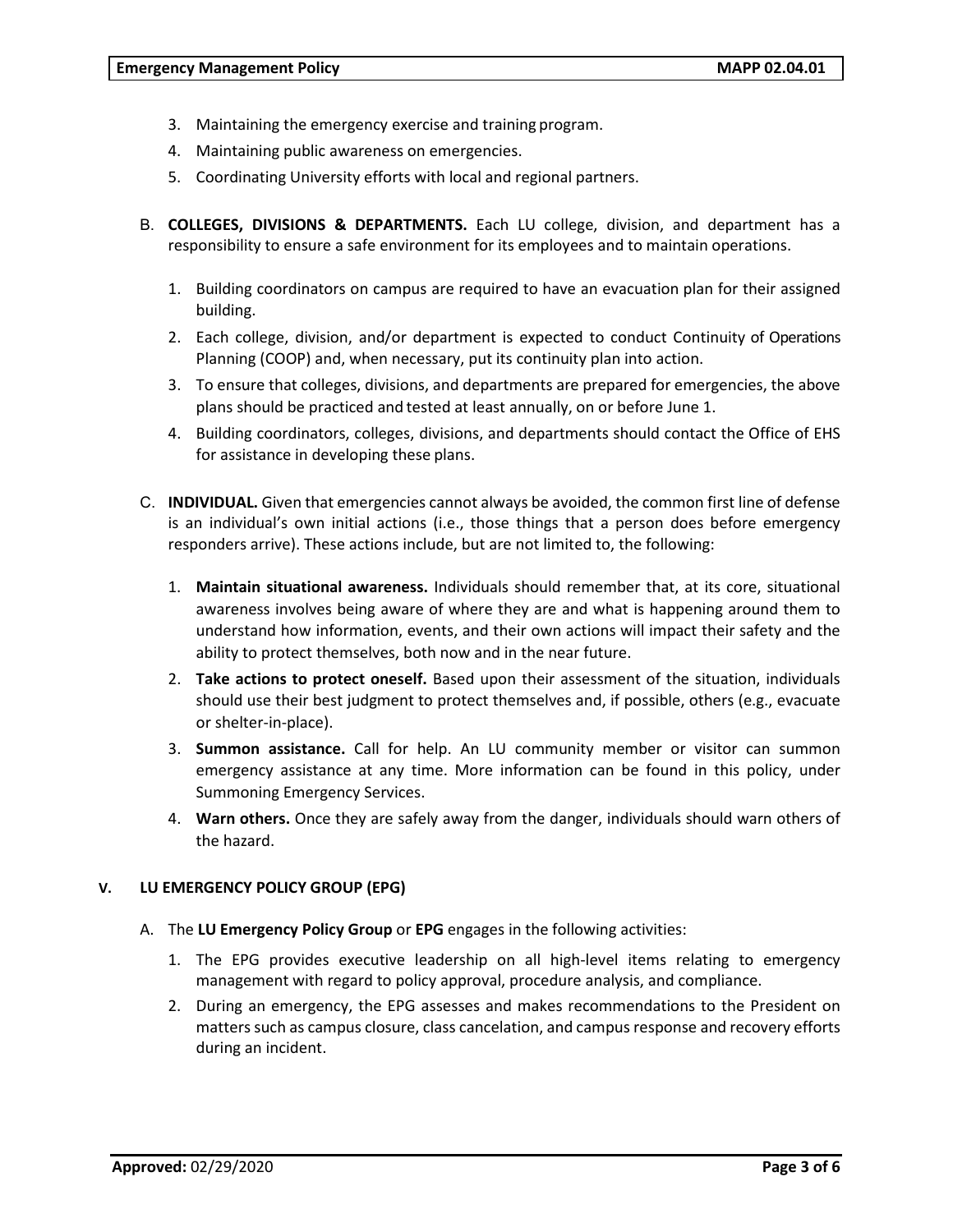- 3. The EPG also provides resources and information to stabilize a campus incident as quickly as possible when requested through the University Incident Commander and the LU Emergency Operations Center.
- 4. The EPG is comprised of members of the President's Executive Council (PEC); additional LU personnel may be appointed as needed to respond to specific incidents.
- 5. When necessary, the EPG may establish temporary working groups to manage incidents that require expertise held by members of a specific working group.
- 6. The EPG may engage in additional emergency management activities as needed.

#### **VI. PHASES OF EMERGENCY MANAGEMENT**

- A. **Mitigation.** Mitigation activities are those that eliminate or reduce the probability of a disaster occurring. Also included are those long-term activities that lessen the undesirable effects of unavoidable hazards. Examples include fire suppressions systems in campus buildings, testing of natural gas lines, and construction of detention ponds to control storm water.
- B. **Preparedness.** Preparedness activities serve to develop the response capabilities needed in the event an emergency should arise. Planning and training are among the activities conducted under this phase.
- C. **Response.** Response is the actual provision of emergency services during a crisis. These activities help reduce casualties and damage and speed recovery. Response activities include warning, fire response, evacuation, rescue, and similar operations.
- D. **Recovery.** Recovery is both a short-term and long-term process. Short-term operations seek to restore or maintain vital services to the University and provide for the basic needs of employees, students, and visitors. Long-term recovery focuses on restoring the University to its normal predisaster, or an improved, state of affairs. The recovery phase is also a useful time to institute future mitigation measures, particularly those related to the recent emergency.

#### **VII. SUMMONING EMERGENCY SERVICES**

- A. **Calling for Help.** LU community members and visitors can summon emergency services at any time by calling 9-911 from a campus phone or 911 from a non-campus phone (e.g., cell phone). The Lamar University Police Department (LUPD) can be reached through its Emergency Line at 409-880-7777.
	- 1. **Campus Emergency Telephones.** Lamar University maintains multiple "blue light" emergency telephones on campus. Callers may use these to reach the LUPD.
- B. **Responding to an Emergency.** Anyone involved in an emergency situation should remain calm and notify authorities. No one should attempt to handle any emergency situation in which s/he does not have training (e.g., firefighting, police, first aid, spill response, etc.).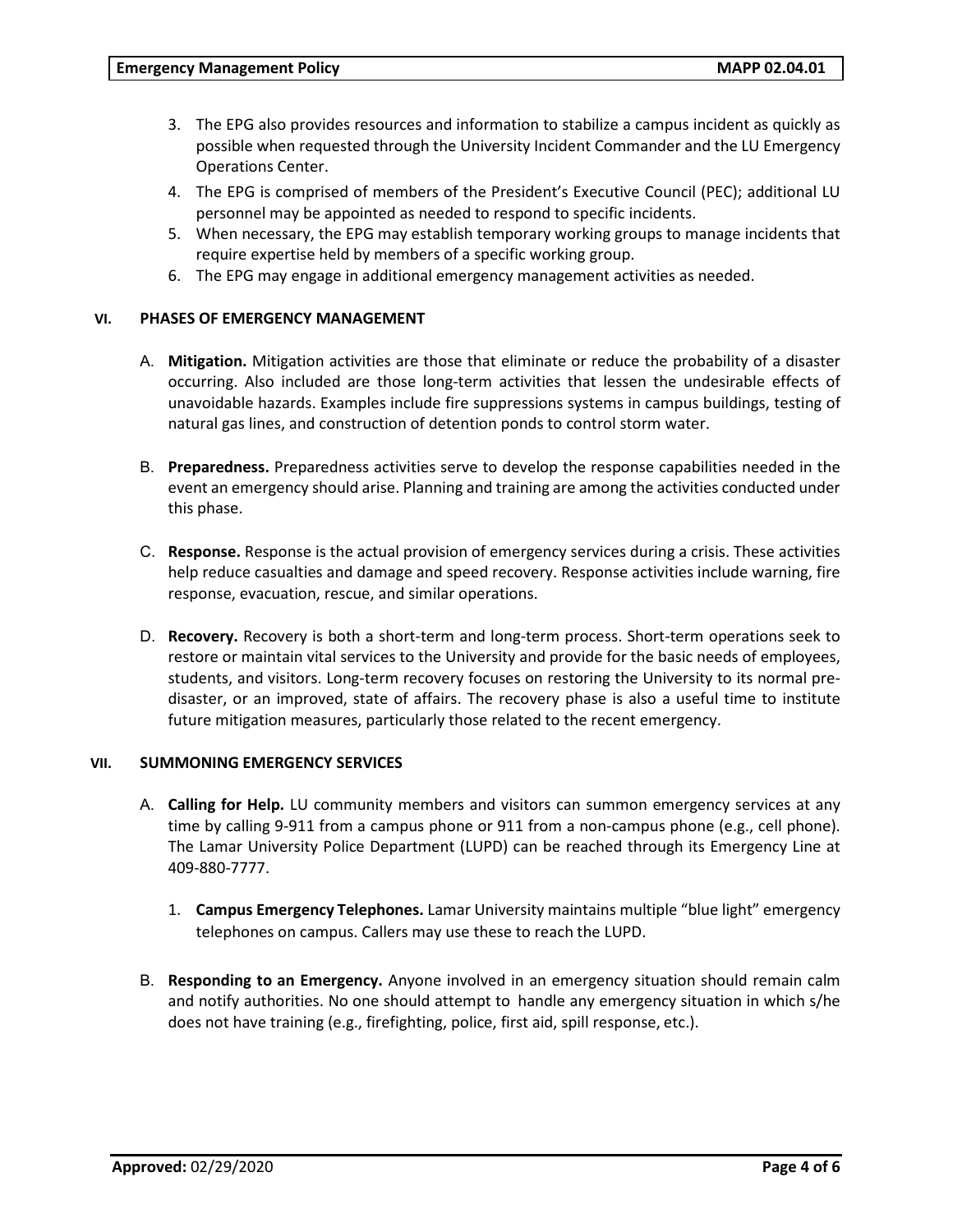#### **VIII. TRAINING RESOURCES**

A. As an educational institution, LU can provide training and educational opportunities on emergency management. Those interested in learning more about emergency management and specific training should contact the Office of EHS.

### **IX. WARNING SYSTEMS**

- A. Lamar University maintains multiple warning systems on campus. Each warning system is one "tool" in the campus warning "toolbox". Any one warning system can be used, and any system can be used in conjunction with others. In combination, LU is able to provide timely warnings to the LU community and visitors for imminent threats to safety and security.
- B. LU's warning systems with their target audiences are listed below. The University's Office of Marketing Communications has oversight of these warning systems.
	- 1. LiveSafe: students, faculty, and staff.
	- 2. Mass Email: students, faculty, and staff.
	- 3. ConnectEd: students, faculty, and staff.
	- 4. University Website: community and media.

#### **X. COMPREHENSIVE EMERGENCY MANAGEMENT PLAN (CEMP) REVIEW AND MAINTENANCE**

A. The Comprehensive Emergency Management Plan or CEMP will be reviewed and updated annually. The annual plan review is coordinated by the Office of EHS.

#### **XI. REFERENCES**

Blanchard, B.W. *Guide to Emergency Management and Related Terms*. 2008.

Texas Education Code, § 51.217 and § 51.218

#### **XII. REVIEW AND RESPONSIBILITY**

Responsible Party: Director of Environmental Health & Safety

Associate Vice President for Facilities Management

Vice President for Finance and Operations

Review Schedule: Every two years on or before August 1